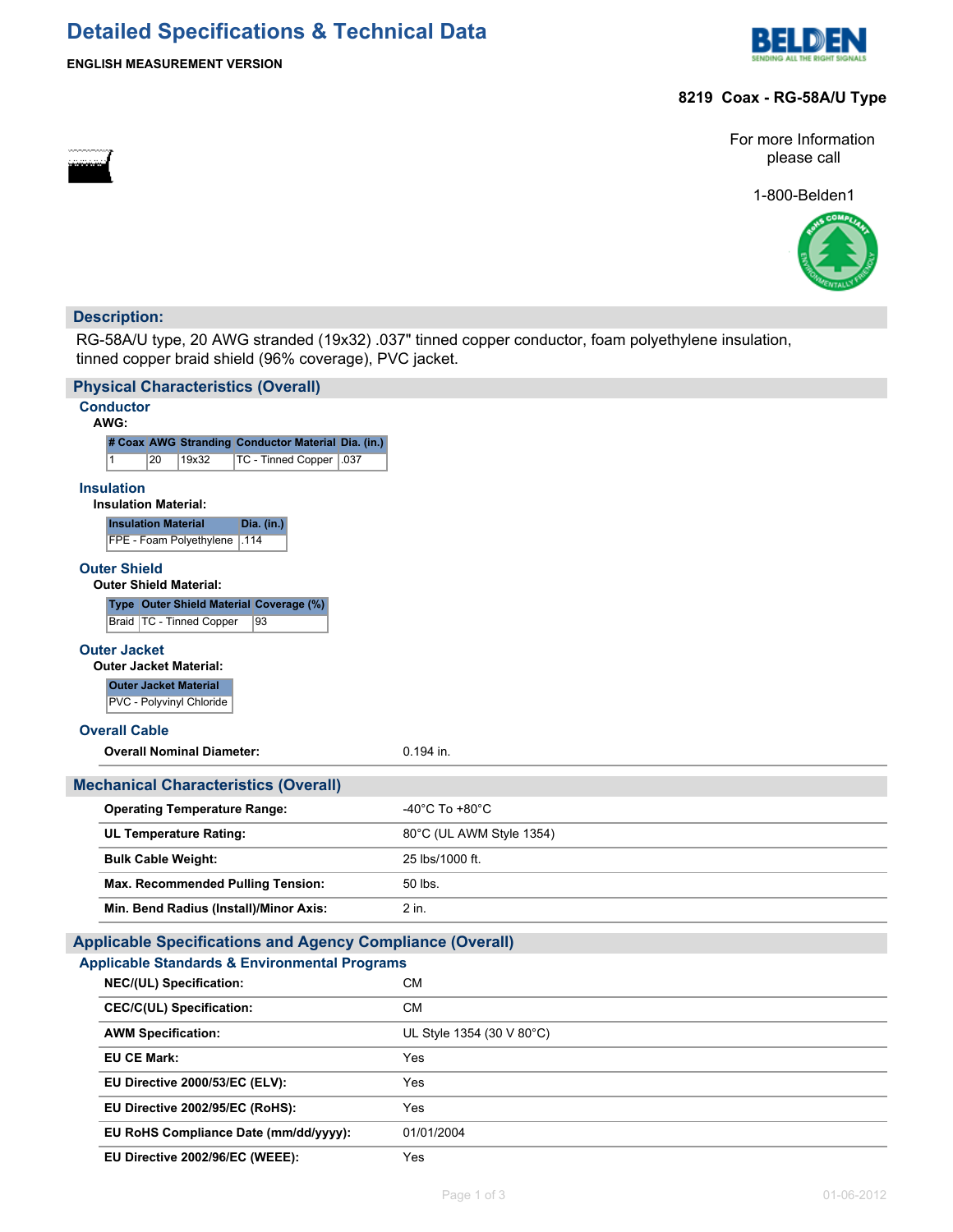# **Detailed Specifications & Technical Data**

**ENGLISH MEASUREMENT VERSION**

300 V RMS (CM)



## **8219 Coax - RG-58A/U Type**

|                                                | EU Directive 2003/11/EC (BFR):                                                                          |  | Yes                                                          |  |  |  |  |
|------------------------------------------------|---------------------------------------------------------------------------------------------------------|--|--------------------------------------------------------------|--|--|--|--|
|                                                | CA Prop 65 (CJ for Wire & Cable):                                                                       |  | Yes                                                          |  |  |  |  |
| MII Order #39 (China RoHS):                    |                                                                                                         |  | Yes                                                          |  |  |  |  |
| <b>PMSHA Specification:</b>                    |                                                                                                         |  | SC-182/5                                                     |  |  |  |  |
| <b>RG Type:</b>                                |                                                                                                         |  | 58A/U                                                        |  |  |  |  |
| <b>Flame Test</b>                              |                                                                                                         |  |                                                              |  |  |  |  |
| <b>UL Flame Test:</b>                          |                                                                                                         |  | UL1685 UL Loading                                            |  |  |  |  |
| <b>Suitability</b>                             |                                                                                                         |  |                                                              |  |  |  |  |
| Suitability - Indoor:                          |                                                                                                         |  | Yes                                                          |  |  |  |  |
|                                                | <b>Suitability - Outdoor:</b>                                                                           |  | Yes - Black jacket only                                      |  |  |  |  |
|                                                | <b>Suitability - Aerial:</b>                                                                            |  | Yes - Black jacket only - when supported by a messenger wire |  |  |  |  |
|                                                | <b>Plenum/Non-Plenum</b>                                                                                |  |                                                              |  |  |  |  |
|                                                | Plenum (Y/N):                                                                                           |  | No                                                           |  |  |  |  |
|                                                | <b>Electrical Characteristics (Overall)</b>                                                             |  |                                                              |  |  |  |  |
|                                                | Nom. Characteristic Impedance:                                                                          |  |                                                              |  |  |  |  |
| Impedance (Ohm)<br>54                          |                                                                                                         |  |                                                              |  |  |  |  |
| Nom. Inductance:<br>0.065                      | Inductance (µH/ft)                                                                                      |  |                                                              |  |  |  |  |
| 26.5<br><b>VP</b> (%)                          | Nom. Capacitance Conductor to Shield:<br>Capacitance (pF/ft)<br><b>Nominal Velocity of Propagation:</b> |  |                                                              |  |  |  |  |
| 73                                             |                                                                                                         |  |                                                              |  |  |  |  |
| <b>Nominal Delay:</b><br>Delay (ns/ft)<br>1.39 |                                                                                                         |  |                                                              |  |  |  |  |
|                                                |                                                                                                         |  |                                                              |  |  |  |  |
| 8.8                                            | Nom. Conductor DC Resistance:<br>DCR @ 20°C (Ohm/1000 ft)                                               |  |                                                              |  |  |  |  |
| <b>Nominal Outer Shield DC Resistance:</b>     |                                                                                                         |  |                                                              |  |  |  |  |
| 4.1                                            | DCR @ 20°C (Ohm/1000 ft)                                                                                |  |                                                              |  |  |  |  |
| Nom. Attenuation:                              |                                                                                                         |  |                                                              |  |  |  |  |
|                                                | Freq. (MHz) Attenuation (dB/100 ft.)                                                                    |  |                                                              |  |  |  |  |
| 11.<br>$\overline{10}$                         | 0.4<br>$\overline{1.3}$                                                                                 |  |                                                              |  |  |  |  |
| 50                                             | 3.1                                                                                                     |  |                                                              |  |  |  |  |
| 100                                            | 4.5                                                                                                     |  |                                                              |  |  |  |  |
| 200                                            | 6.6                                                                                                     |  |                                                              |  |  |  |  |
| 400                                            | 10.0                                                                                                    |  |                                                              |  |  |  |  |
| 700                                            | 14.2                                                                                                    |  |                                                              |  |  |  |  |
| 900<br>1000                                    | 16.6<br>18.1                                                                                            |  |                                                              |  |  |  |  |
|                                                |                                                                                                         |  |                                                              |  |  |  |  |
| <b>Voltage</b>                                 | Max. Operating Voltage - UL:<br>30 V RMS (UL AWM Style 1354)                                            |  |                                                              |  |  |  |  |